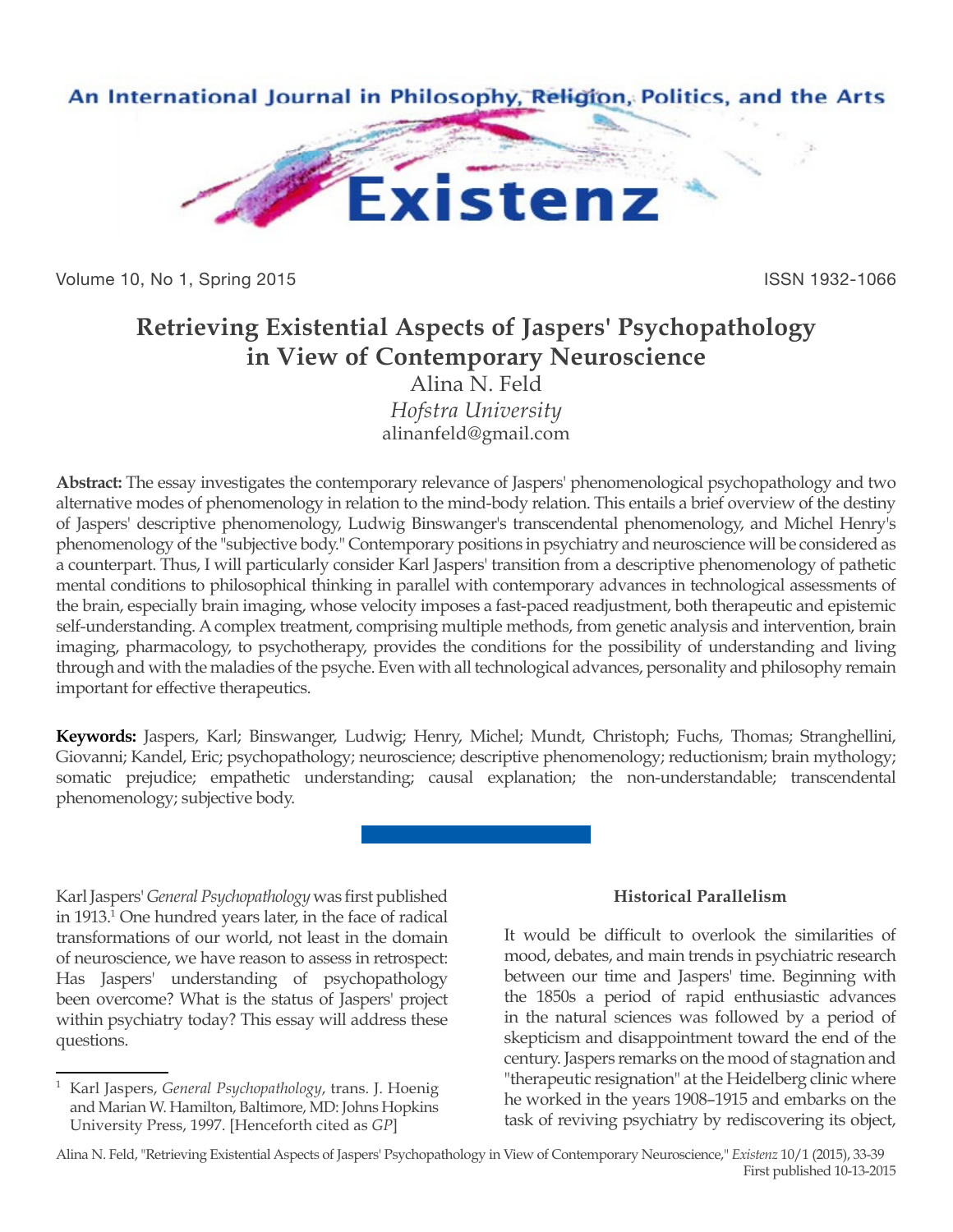Similarly, in the second half of the twentieth century we witnessed large strides in causal explanation fostered by technological progress in all domains, psychiatry included, and as a result a deep crisis of psychopathology, which was deemed irrelevant or reduced to a subordinate role in psychiatry—as merely a list of symptoms. Contemporary presuppositions continue to reveal general adherence to the same biological reductionist dogma first articulated by German neurologist and psychiatrist William Griesinger in his 1861 claim that "psychic disorder is cerebral disorder," and reiterated today by neuroscientists and reductive and eliminative materialist philosophers.<sup>3</sup> For example, Thomas Fuchs quotes the contemporary German psychiatrist Wolfgang Maier for affirming psychic disorders to be brain disorders, and mental states to be representable with medical imaging as states or processes of the brain.<sup>4</sup> Going a step further, Paul Churchland urges us to abandon folk psychology as unscientific obscurantism, a completely misguided superstition, similar to erroneous causal concepts of the past such as phlogiston and witches, which evidently should not be simply renamed but must be radically eliminated and replaced by real science. *The Diagnostic and Statistical Manual of Mental Disorders*  (*DSM-III*; American Psychiatric Association 1980; 4th and 5th eds.), though anti-theoretical, is marked by unquestioned empirical reductionism (the Hempel-Oppenheim model of logical empiricism leading to objectify psychic phenomena).5

### **The Paradigm Shift**

In the last decade, however, there has been a shift away from pioneering self-assurance to more mature skeptical attitudes, hence Jaspers' questions and positions are timely again. Christoph Mundt explains that the extreme paucity and impotence of *DSM* categories for example, their incapacity to validate separate clinical syndromes and their radical objectivism, which eliminates "the view from inside the patient based on empathy" (*IKJ* 42)—has provoked dissatisfaction with the present reductionism and reconsideration of theories promoting a more nuanced, comprehensive interpretation of mental pathologies. We are witnessing a reformulation of the debate about the epistemological, therapeutic, and ethical value of extreme reductionism, and an increasing skepticism about it.

This context explains the renewal of interest in the role of Jaspers' psychopathology in today's psychiatry. According to Stanghellini and Fuchs, after being neglected and dismissed as unscientific, a stop gap devoid of epistemic value, psychopathology is returning. Jaspers' investigations are giving rise to new debates both in methodological research, concerning, for example, understanding and the nonunderstandable, and also in clinical matters, such as defining delusion and self-awareness (*EI* xx-xxi). There emerges an awareness that psychopathology may be a sine qua non discipline for psychiatry and clinical psychology: thus descriptive psychopathology provides a common language and ground for psychiatry, a heterogeneous discipline whose adepts approach it from different angles—neuroscience, depth psychology, sociology, philosophy—each with its own language, method, and practice. While descriptive psychopathology is able to bridge the gap between understanding and caring, that is, between epistemological and ethical paradigms, as well as between human and clinical sciences, and to define what is abnormal and what is human in the irrational and incomprehensible, clinical psychopathology provides the data for diagnoses and classifications, and structural psychopathology, based on the meanings of personal experience, contributes to the understanding of intelligibility and its limits.

Jaspers founded psychopathology as "a science with its own object of research, own methodology, and

<sup>2</sup> Karl Jaspers, "Philosophical Autobiography," in *The Philosophy of Karl Jaspers*, ed. Paul Arthur Schilpp, Library of Living Philosophers, New York: Tudor Publishing Company 1957, pp. 16-9.

See Giovanni Stanghellini and Thomas Fuchs, "Editors' Introduction," in *One Century of Karl Jaspers' General Psychopathology*, eds. Giovanni Stanghellini and Thomas Fuchs, Oxford: Oxford University Press 2013, pp. xiii–xiv. [Henceforth cited as *EI*]

<sup>4</sup> Thomas Fuchs, "Brain Mythologies," in *Karl Jaspers' Philosophy and Psychopathology*, eds. Thomas Fuchs, Thiemo Breyer, and Christoph Mundt, New York: Springer 2014, p. 81: "As a result, psychic disorders will increasingly become brain function disorders and will no longer differ fundamentally from other CNS illnesses, (Maier 2002)." [Henceforth cited as *BM*]

<sup>5</sup> See Christoph Mundt, "Impact of Karl Jaspers' General Psychopathology: The Range of Appraisal," in *One Century of Karl Jaspers' General Psychopathology*, eds.

Giovanni Stanghellini and Thomas Fuchs, Oxford: Oxford University Press 2013, pp. 42–57. [Henceforth cited as *IKJ*]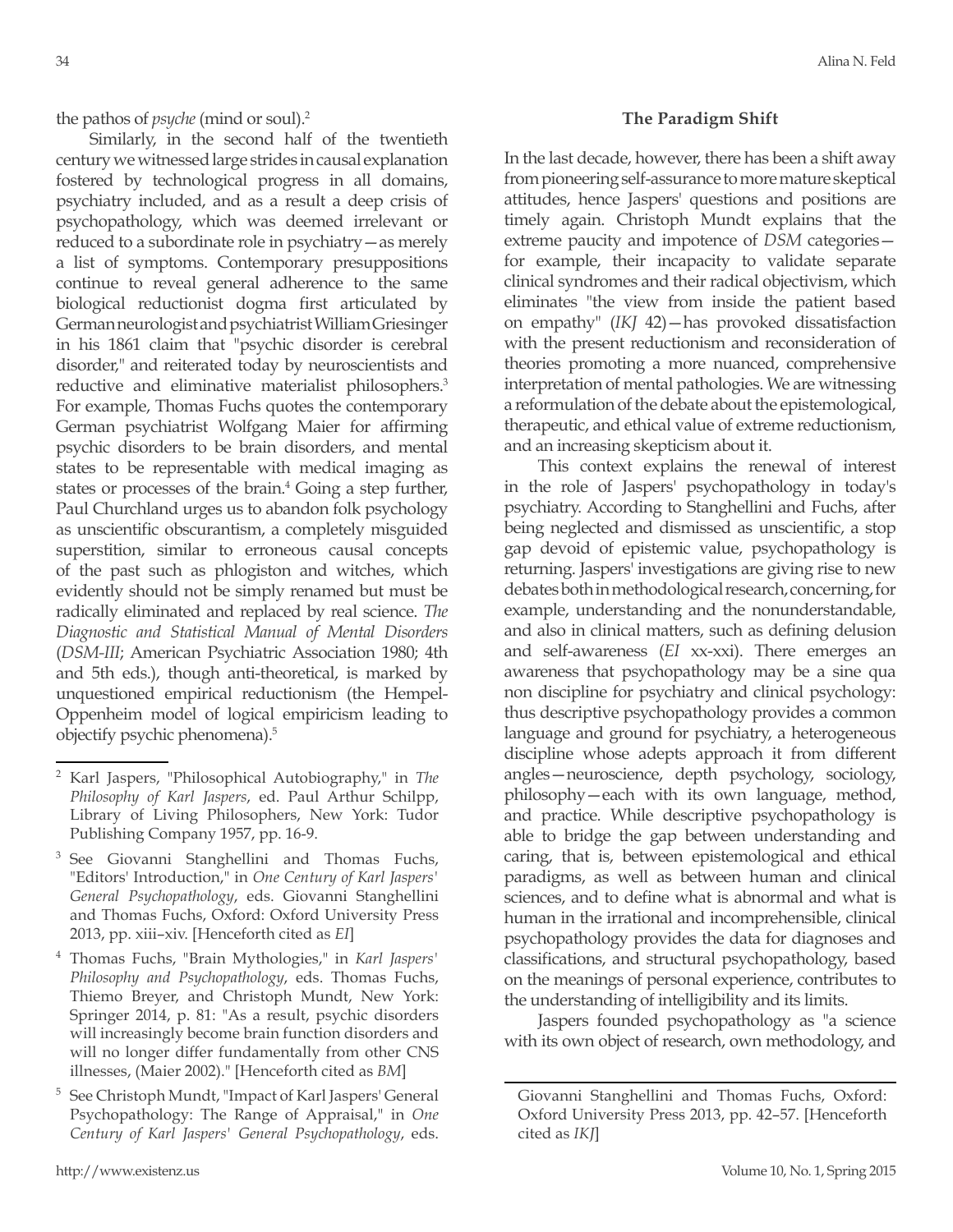own critical consciousness of method."6 His aim was high: that of founding a new psychiatric discipline by bringing "order into the chaos of abnormal psychic phenomena by rigorous description, definition, and classification and [to] empower[ing] psychiatry with a valid and reliable method to assess and make sense of abnormal human subjectivity" (*EI* xiii). The method of rigorous descriptions, definitions, and classifications that Jaspers introduces in psychopathology is phenomenological. With Jaspers, psychopathology, the domain to be mapped, and descriptive phenomenology, the method appropriate for the task, emerge together.

### **Jaspers' Descriptive Phenomenology**

Karl Jaspers adopted Wilhelm Dilthey's hermeneutic with early Edmund Husserl's concepts of intuition, description, and presuppositionless methodology, and adapted them to psychopathology (*EI* xiii). Descriptive phenomenology will be consistently applied throughout the *GP* in confrontation with reductionism in its two forms of somatic and psychic approaches. Jaspers opposed the psychic model, which reduced mental disease to a moral or religious defect proper to the psyche and was especially critical of Freudian psychoanalysis, which interpreted conscious mental states as forms of self-deception. His main target, however, was the somatic model, which he called the "somatic prejudice."

Jaspers' dualist methodology of understanding (*verstehen*) and explaining (*erklären*) is grounded in Cartesianism and neo-Kantianism, a form of apophatic anthropology. From the beginning he declares his theoretical and methodological positions: he counsels existentialist respect for the mysterious and incomprehensible whole of the object of research that is the psyche, as well as for the uniqueness of the individual case, neither of which can be the object of scientific approach in themselves but only in their manifestations. Morbid psychic phenomena, Jaspers believes, are ultimately rooted in the "phenomenon Man" as "unconfined freedom which lies beyond the reach of empirical inquiry"; man is "the great question that stands at the margins of all our knowledge" (*GP*  30-1). Accordingly, he believes that psychopathology must be grounded in empathetic understanding of the patient experience in an intimate view from the inside. For therapy to take place, a profound relationship must

be established between patient and psychopathologist, one in which authentic communication occurs.

Jaspers' emphasis on understanding and meaning points to a strong Weberian influence; however, there is a moment especially in schizophrenic delusion when the nonunderstandable is reached. The abnormal psychic states differ from the normal states by arising endogenously as a psychological irreducible. Since, faced with the un-understandable or the incomprehensible, rational understanding logically fails, empathic understanding must take over in a communication that necessarily transcends reason. Jaspers warns that resorting to causal, biological explanation departs from the inner subjective experience. He seems to view biological explanation as a *deus ex machina*, a prop, incapable of authentically solving the cipher of delusional pathetic psychic states. It represents a leap into a parallel world, a different paradigm and language, one that is irrelevant to individual subjectivity. The somatic perspective treats man as a creature of nature, but man, he insists, is a creature of culture.

Thus Jaspers' psychopathology underscores human duality, and brings together—in a tense relationship—natural science and human science. There is neither a one-to-one nor an integral correlation between psyche and brain, however. Jaspers is clear about his position regarding localization of the mental. As with Cartesian dualism, the temporal reality of the mental and the spatiality of the brain are heterogeneous orders and cannot correspond one to one as identity theory claims. According to Jaspers, the somatic assumption of correlation is not verifiable, but only a source of metaphorical interpretation. In relation to the methodological shift from empathetic understanding of individual existence to causal explanation, Jaspers discusses theory formation in psychopathology: Carl Wernicke, Sigmund Freud, Viktor Emil Von Gebsattel, and Erwin Straus (GP 534-46).<sup>7</sup> Under the somatic prejudice, at the moment when the "alien," the nonunderstandable is encountered, Occam's razor is applied and the drive for causal explanation takes over: opaque sources beyond consciousness, such as physical events, phases, periods; that is, brain malfunction, disturbance in basal events, vital inhibition, repressive unconscious, noontime demons.

In this causal paradigm, the biological comes to replace existence itself. While both existence and the

<sup>6</sup> Thomas Fuchs quotes Werner Janzaric (*BM* 75n1).

<sup>7</sup> See Alina N. Feld, *Melancholy and the Otherness of God*, Lanham, MD: Lexington, 2011, pp. 157-9.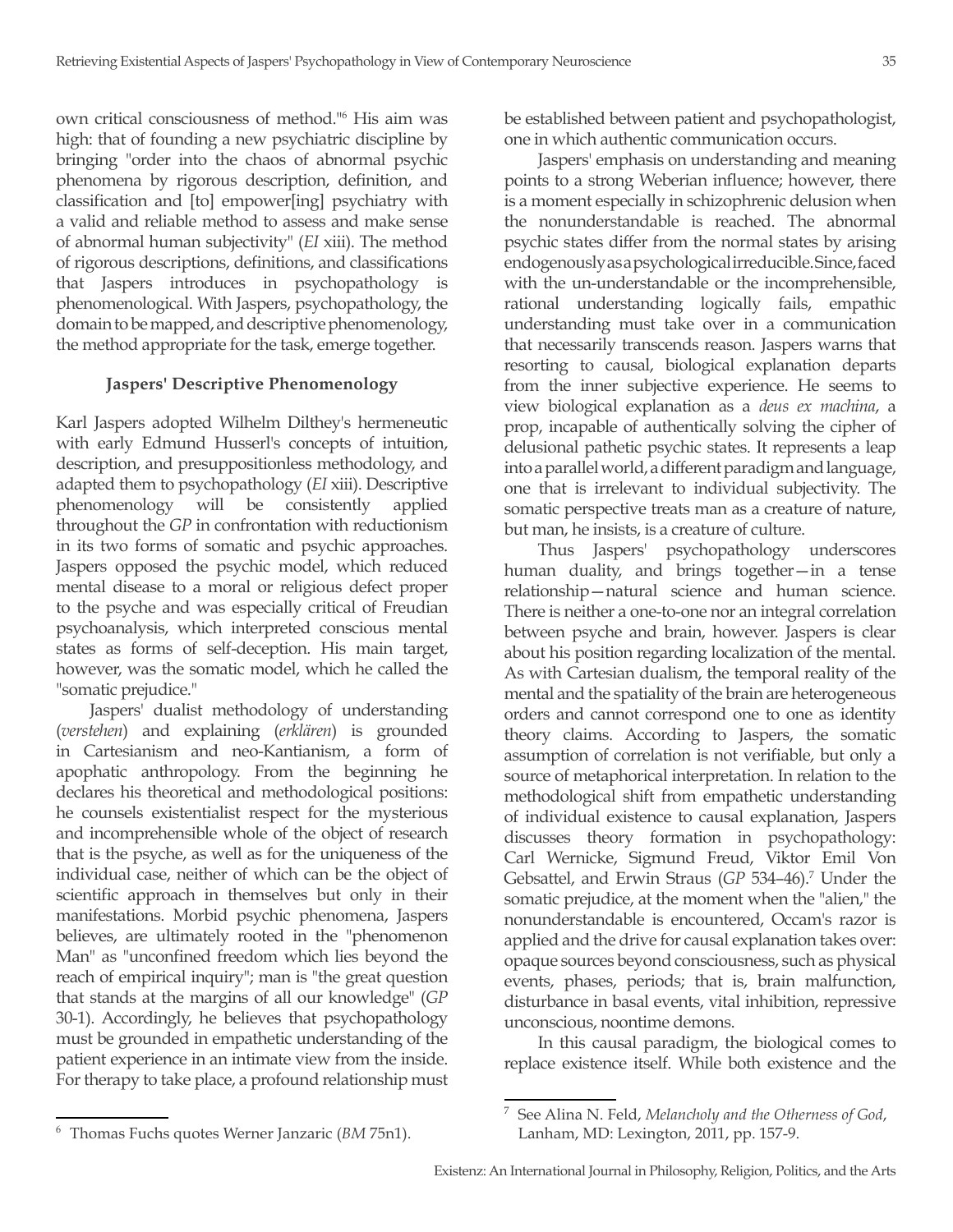biological are impenetrable and incomprehensible, Jaspers avers that only existence is capable of infinite illumination. He is critical of the shift from meaningful understanding illumined by existence to explanation of biological causes that leads to a therapeutic indicated by somatic fact. Jaspers does not deny validity to the latter, but criticizes the confusion of the two that fosters a nonphilosophical philosophizing (the psychic reduction) and a pseudo-knowledge of the body (the somatic reduction)—two versions of reductionism that are equally dogmatic and unscientific, both biased and false. From a scientific perspective, the theology of the eclipse or loss of God is as empty a hypothesis as is "a disturbance in vitality." Knowledge of life should not attempt to simulate scientific knowledge. Jaspers explains that the totality of human life and its ultimate origin cannot be the object of any scientific research, "thus Gebsattel's theory [refers to] human life as a whole, which is the proper theme of philosophy, whereas science is only concerned with particular aspects of the whole" (*GP* 543). Morbid states cannot be contained in a scientific theory. Instead, a philosophical-existential interpretation is required. "Psychic life," he writes, is "an infinite whole, a totality that resists any consistent attempt to systematise it," and if we were to reduce it "to a few universal principles and seek comprehensive laws, we beg a question that cannot be answered" (*GP* 17).

This form of Cartesian dualism of understanding and explaining also indicates a Kantian apophaticism; Jaspers maintained that "man is only comprehensible when he is understood in somatic terms" (*GP* 18), thus only as a phenomenon, not as a numenon. Scientific causality accounts for extraconscious foundations of psychic life, the domain of the unconscious and the organic. It cannot encompass or comprehend conscious subjectivity. This is Jaspers' response to psychic reductionism, such as Freudian prioritizing the unconscious, as well as to somatic explanation (*BM* 76). According to Freud, subjective consciousness alone is the domain of meaning and understanding (*BM* 76-7). Jaspers observes, however, that meaning and understanding must be extended empathetically to the incomprehensible of individual inner experience toward a philosophy of existence.

It is for this reason that Jaspers appeals to phenomenological description, that is, the pure appreciation of facts, patient experience, without prejudice but with detachment and sympathy (*GP* 17, 20–2). In other words, Jaspers' call "to fully present reality," as Fuchs notes, is a Husserlian call "to the things themselves," which results in a sui generis epoche and precludes any attempt at definition or generalization of morbid conditions (*BM* 77). That is the reason why the major psychoses—melancholy, manic-depression, schizophrenia, and epilepsy—appear as particular constellations of symptoms rather than as fully defined and classified morbid entities.

## **Alternative Phenomenologies of Ludwig Binswanger and Michel Henry**

For Jaspers, employment of phenomenology in psychopathology involves the description of experiences presented by the patient. He modeled his descriptive phenomenology after Husserl, and did not follow the evolution of phenomenology toward the eidetic approach explored by Ludwig Binswanger (1881–1966), the Swiss psychiatrist and pioneer in the field of existential psychology, influenced in particular by Husserl and Martin Buber, nor the phenomenology of the bodily subject of Michel Henry (1922–2002), the French philosopher and novelist. Binswanger developed a transcendental phenomenology of intentional consciousness, thereby complementing Jaspers' descriptive naturalist study that limits itself to the content of lived experience. For Binswanger, phenomenology does not mean the descriptive phenomenology of subjective manifestations of psychic life, as it does for Jaspers, but is rather to be understood in terms of pure transcendental Husserlian phenomenology. Binswanger insists that his method belongs to the science of transcendental phenomenology, which is neither "a psychology of inner experience," nor one of lived experience (*Erlebnispsychologie*), nor a phenomenology of lived time or space.<sup>8</sup> Like Jaspers he distances himself from reductive explanations based on biological derivation, yet he also departs from the psychopathological attitude in order to discover the a priori structure of temporal intentionality.

Thus Binswanger adopts a pure transcendental phenomenological position in opposition to any psychological, natural, naïve attitude. The originality of his approach consists in the observation of the specific transcendental modification in melancholy

<sup>8</sup> Ludwig Binswanger, *Mélancolie et manie: Études phénoménologiques*, trans. Jean Michel Azorin and Yves Tottoyan, Paris: Presses Universitaires de France, 1960; reprint, 1987, p. 23. [Henceforth cited as *MM*; all quotations of Binswanger are the author's translations from this French edition].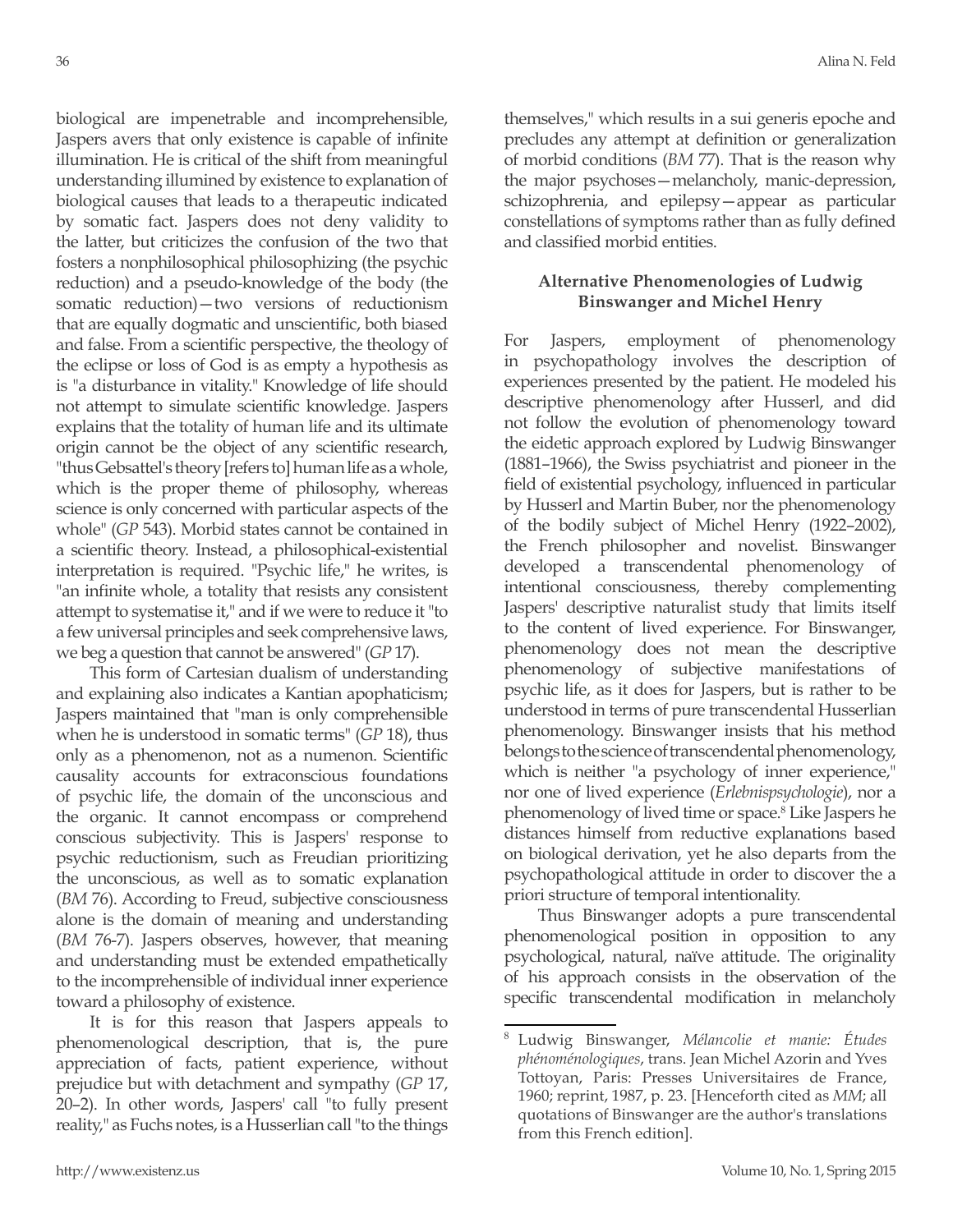and mania, that is, the dissolution of the constitutive connections inside the transcendental structural order. In his phenomenological analysis, melancholic disorder emerges as the outcome of the malfunctioning of the three egos—empirical, transcendental, and pure—in relation to intentionality and time. The pure ego is the key to his analysis because it is charged with the constitution of ego totality. Binswanger made visible both the empirical "I" through case observation and the transcendental "I" in the turn toward the structural elements constitutive of consciousness; the element missing is "the pure ego, [which] constitutes the unity of the mundane-empirical 'I' and the transcendental 'I,' as constituted experience is the unity of mundane-empirical experience and transcendental experience" (*MM* 117–8).

In nonmelancholic experience, the pure ego performs its constitutive and unifying function with ease. In melancholy, by contrast, the pure ego is distressed and constrained; its constitutive function is hindered and questioned. Melancholy indicates an alteration in the constitution of the pure ego, its perplexity and despair as a result of failing to fulfill its task. This negative moment actualizes itself as *dysthymie*, that is, as "melancholic depression, anxiety, and torment, or manic withdrawal from the task of total control over self and world" (*MM* 119). If in melancholy the pure ego's operation is impaired, however, it is never completely annulled as in the case of schizophrenia. That is because only its regulatory function suffers, not "the function of constituting the belonging-to-me of the I am" (*MM* 120–1). This belonging-to-me constitutes the critical aspect of melancholic distress, since the self in pain is mine: it is "I" myself (*MM* 121). The possibility of healing resides in the preservation of the belonging-tome assured by the distressed yet functioning pure ego. The melancholic delirium of loss is the expression of the pure ego's despair when confronted with its failure in the task of constituting the totality of experience. The empirical ego suffers from the pure ego's withdrawal, and this suffering is a call back to the totality of experience under the guidance of the pure ego.

According to Binswanger, psychoses are nature's experiments, and as such are phenomenologically significant since they make visible the otherwise inaccessible transcendental operations. This implies a return from the constituted world back to its constitutive structural moments. Melancholy is not historically or biographically conditioned, in other words, it is not an existential condition; it is rather an ontological creation of *Dasein*: "Schizophrenia is an existential mode, and everybody has a private form of schizophrenia coming out of personal history whereas melancholy, despite the variety of themes of loss, undergoes a generic form of menace against human *Dasein* grounded in its being forsaken" (*MM* 134–5).

Michel Henry's phenomenology of the subjective body situates itself in between Jaspers' descriptive phenomenology of lived inner experience and Binswanger's transcendental phenomenology. Henry opposes the Gnostic-Cartesian dualism in which the body is a transcendent object confronting consciousness as its other. The being of the body is not a "being there," an objective determination whose finitude, contingency, and absurdity are revealed to man qua metaphysical being. Naturalism, idealism, and empiricism are all distortions of human nature, separating the spirit from what is regarded as an impersonal natural body. They misunderstand the essence of the human body as a first-person subjective body. Henry insists, by contrast, that the self and the body can never be separated: "the bodies will be judged."9 He elaborates his ontology of immanent pathetic subjective body as a more primordial beginning: as the original revelation of the absolute. Human reality is "I am my body" rather than "I have a body." Subjectivity comes embodied, is the life of the subjective body, life revealed in a sphere of absolute immanence. Henry maintains that subjectivity "has always already a primordial content, the content of the internal transcendental experience which gives life its irreducible primordial ontological density, a density that subsists even when life collapses in despair" (*PP*  269). This bodily self-knowing is a knowing of life and of subjectivity, a knowing that always involves the concrete individual, the "I," which cannot be given or received otherwise. Thus for Henry the subjective body is the ontological locus of primordial pathetic immanence where the absolute is revealed. All fundamental destinies of redemption and damnation constitute existential and ethical choices or modes of the totality of the "I," which can never be sublated.

### **Neuroscience and Phenomenology Today**

Binswanger's transcendental analysis does not constitute a serious objection to Jaspers' project, nor

<sup>9</sup> Michel Henry, *Philosophie et phenomenology du corps*, Series ed. Jean Hyppolite, Paris: Presses Universitaires de France, 1965, p. 306. [Henceforth cited as *PP*; all quotations of Henry are the author's translations from this French edition]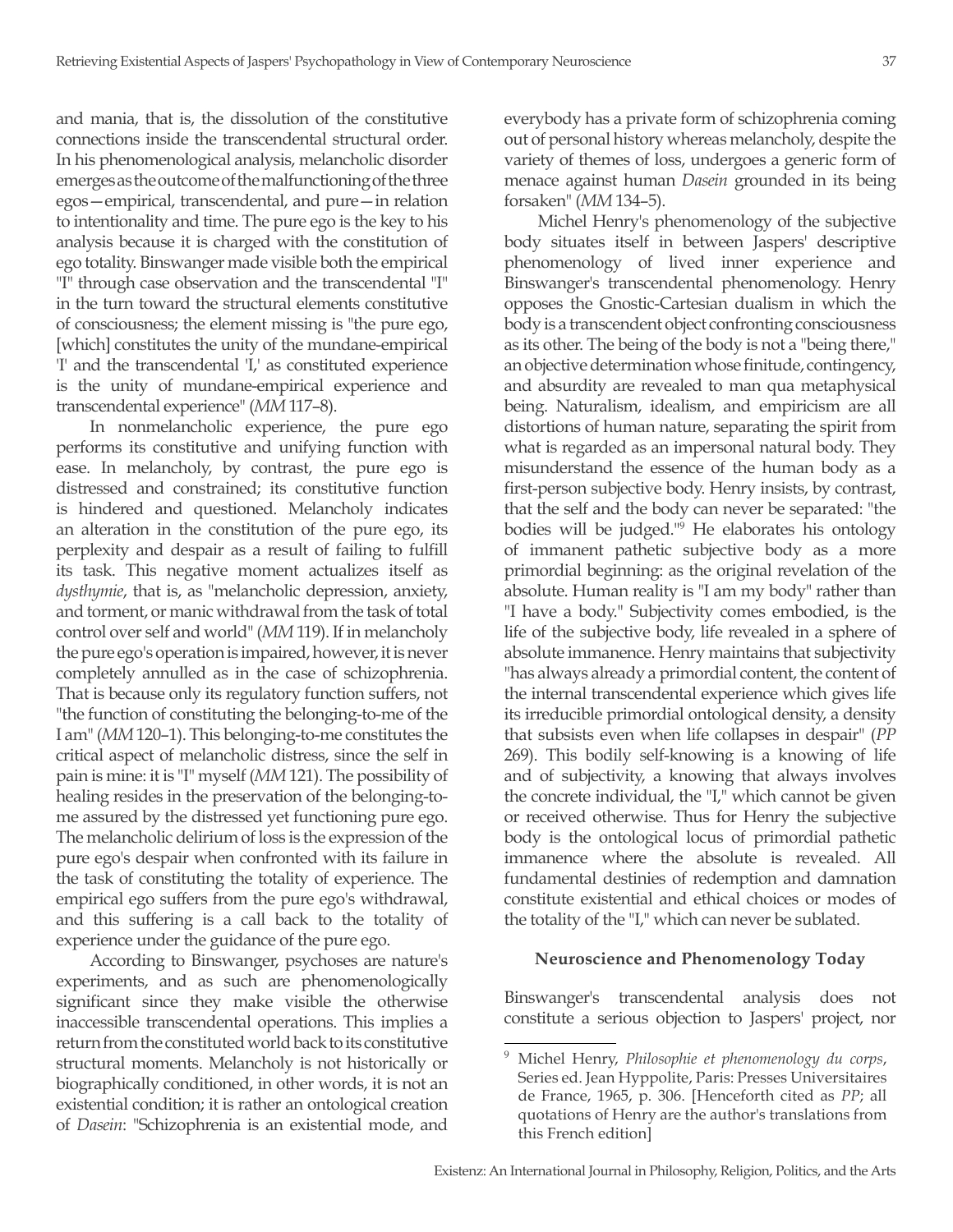does it resonate with contemporary sensibilities. In fact, from Jaspers' perspective, Binswanger's theory would be critiqued along with Gebsattel and Freud as a psychic approach leading to nonphilosophical philosophy. Henry's body subjective phenomenology, with its vigorous attack on dualism, puts in question Jaspers' asymptotic domains of psyche and body—an intuition that is being confirmed by neuroplasticity, as we shall touch on further in a moment. Indeed, Jaspers' trenchant dichotomy of psyche and body is perhaps the most vulnerable element in his psychopathology. As in the case of classical Cartesian dualism, the relation between the two orders of being becomes an insoluble mystery. Henry's subjective body seems a more adequate philosophical hypothesis than Jaspers' dichotomized being. Along this line, Fuchs notes that Jaspers' dualism isolates subjectivity and renders "corporeality foreign to understanding" (*BM* 82). Fuchs explains that science itself has been proven to be subordinated to cultural paradigms; the brain is now known as a "historically and socially constituted organ," translating biological process and subjective experience, while neuroplasticity has made evident that mind and body are engaged in "a circular interplay" (*BM* 82-3).

According to the neuropsychiatrist Eric Kandel we have been witnessing a movement from metapsychology and psychoanalysis to molecular biology and neurobiology in which functional imaging has played a major role.<sup>10</sup> Prior to it, we had no immediate access to the brain except by dissecting it postmortem. Advances in technologies, especially brain imaging, are tools that confirm the intuitions of Freud, Wernicke, Alzheimer, namely that depression is a circuit disorder, a brain choreography involving not one area but multiple areas, a neural network. The network approach represents a paradigm shift in understanding mental conditions; phrenology is finally transcended. This confirms Jaspers intuition that no direct one-to-one correspondence can be made between mental state and brain area. The ringleader in this neurocircuit responsible for depression is Area 25 in the frontal lobe, the negative mood regulator. The other centers of this network: amygdala, stimulus-enforcement learning and stress regulator; hypothalamus, the regulator of drives, sleep, appetite,

<sup>10</sup> Eric R. Kandel, *Psychiatry, Psychoanalysis, and the New Biology of Mind*, Arlington, VA: American Psychiatric Publishing, 2005 [Henceforth cited as *PPB*].

libido; hypocampus, memory regulator; insula, internal awareness; prefrontal cortex. A therapeutic of depression must restore the functional integrity of all the centers of this network. Now that the effects of treatment can be observed through imaging, treatment can be readjusted accordingly, however therapeutics is no longer subordinated to the somatic prejudice. On the contrary, it includes medication and deep brain stimulation of Area 25 (electrode activating Area 25 by pulse generator) side by side with psychotherapy, together or separately, as adapted to specific cases.

This integrative vision—which may confirm the validity of Jaspers' dualism as well as of Henry's subjective body—is also perhaps the result of growing skepticism about unilateral treatment, somatic and psychic. Kandel notes that for our first postgenomic generation, the "last great mystery that confronts biology is the nature of the human mind, the final step in the philosophical progression that began in 1859 with Darwin's insights into evolution of bodily form" where the result will be the "emergence of a new humanism, a humanism made more rational by a deeper respect for the genome and a greater understanding of the human mind" (*PPB* 383). Interestingly, the velocity of contemporary advances in technological assessment of the brain, especially brain imaging, imposes fast-paced readjustment not only in treatment but also in self-understanding. Science research suggests that brain imaging, pharmacology, and psychotherapy together provide the conditions for the possibility of understanding and living through and with depression. Peter Whybrow elaborates:

No *single* viewpoint can provide a sufficient explanation for depression or mania. These disorders must be understood in a multidimensional framework as illnesses representing the common dysfunctional pathway which results from the interaction of a diverse range of influences—genetic, familial, developmental, interpersonal, and neurobiological.<sup>11</sup>

Subjectivity and philosophy cannot be eliminated from the equation of self-care by any technological advances. This view—at once generous and humanist confirms both Jaspers' and Henry's intuitions. Would then a step further into Dasein analysis be warranted in today's psychiatry?

<sup>11</sup> Peter C. Whybrow, *Mood Disorders: Toward a New Psychobiology*, New York: Plenum Press 1984, pp. 205-6.